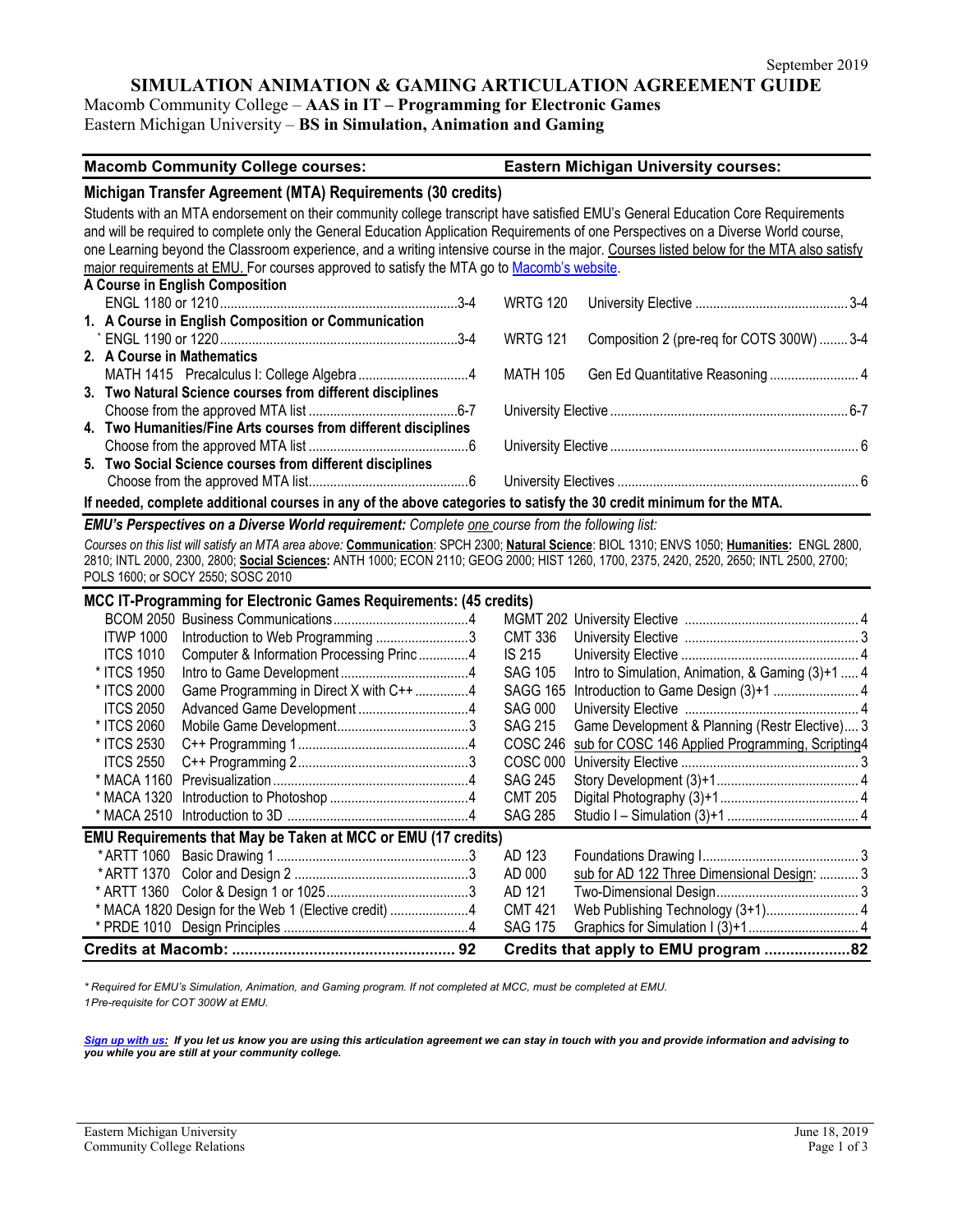### **SIMULATION ANIMATION & GAMING ARTICULATION AGREEMENT GUIDE**

Macomb Community College – **AAS in IT – Programming for Electronic Games** Eastern Michigan University – **BS in Simulation, Animation and Gaming**

# **Completion of EMU's BS in Simulation, Animation & Gaming**

## **Major Requirements**

| <b>Required Courses</b> |                                                                   | (42 credits) |
|-------------------------|-------------------------------------------------------------------|--------------|
|                         |                                                                   |              |
| <b>SAG 225</b>          |                                                                   |              |
| <b>SAG 235</b>          |                                                                   |              |
| <b>SAG 255</b>          |                                                                   |              |
| <b>SAG 275</b>          |                                                                   |              |
| <b>SAG 295</b>          |                                                                   |              |
| <b>SAG 305</b>          |                                                                   |              |
| <b>SAG 325</b>          |                                                                   |              |
| <b>SAG 355</b>          | Lighting & Camera Techniques  3                                   |              |
| <b>SAG 375</b>          |                                                                   |              |
|                         | SAG 470 Simulation & Animation Dynamics 3                         |              |
|                         |                                                                   |              |
|                         | SAGA 195 Hist & Contemp Approaches to Animation 3                 |              |
|                         | <sup>1</sup> COTS 300W Researching & Writing: Tech Career Persp 3 |              |

#### **LBC Requirement (0-3 credits)**

EMU requires one Learning Beyond the Classroom (LBC) experience which may be credit bearing or non-credit bearing. See EMU's catalog for options that meet the requirement.

### **Sample sequence for completing the program:**

*Courses may not be offered every semester. Consult a program advisor to plan a program of study.*

| Semester 1        |                                       | (12 credits)           |
|-------------------|---------------------------------------|------------------------|
| SAG 155           |                                       |                        |
| <b>SAG 225</b>    |                                       |                        |
| <b>SAG 275</b>    |                                       |                        |
| <b>SAGA 195</b>   |                                       |                        |
| <b>Semester 2</b> |                                       | $(12 \text{ credits})$ |
| <b>SAG 235</b>    | F, W, pre-req: SAG 155 and SAGG 165 3 |                        |
| <b>SAG 255</b>    |                                       |                        |
| <b>SAG 305</b>    |                                       |                        |
| <b>SAG 325</b>    |                                       |                        |
| Semester 3        |                                       | (12 credits)           |
| COT 300W          |                                       |                        |
| <b>SAG 375</b>    |                                       |                        |
| <b>SAG 355</b>    |                                       |                        |
| <b>SAG 470</b>    |                                       |                        |
| Semester 4        |                                       | (6 credits)            |
| <b>SAG 295</b>    |                                       |                        |
| <b>SAG 485</b>    |                                       |                        |
|                   |                                       |                        |

*1 Satisfies EMU's Writing Intensive requirement*

\*A minimum of 124 credits is required to graduate. If a student does not transfer enough credits, additional credits will be required at EMU to satisfy the *124 credit minimum.*